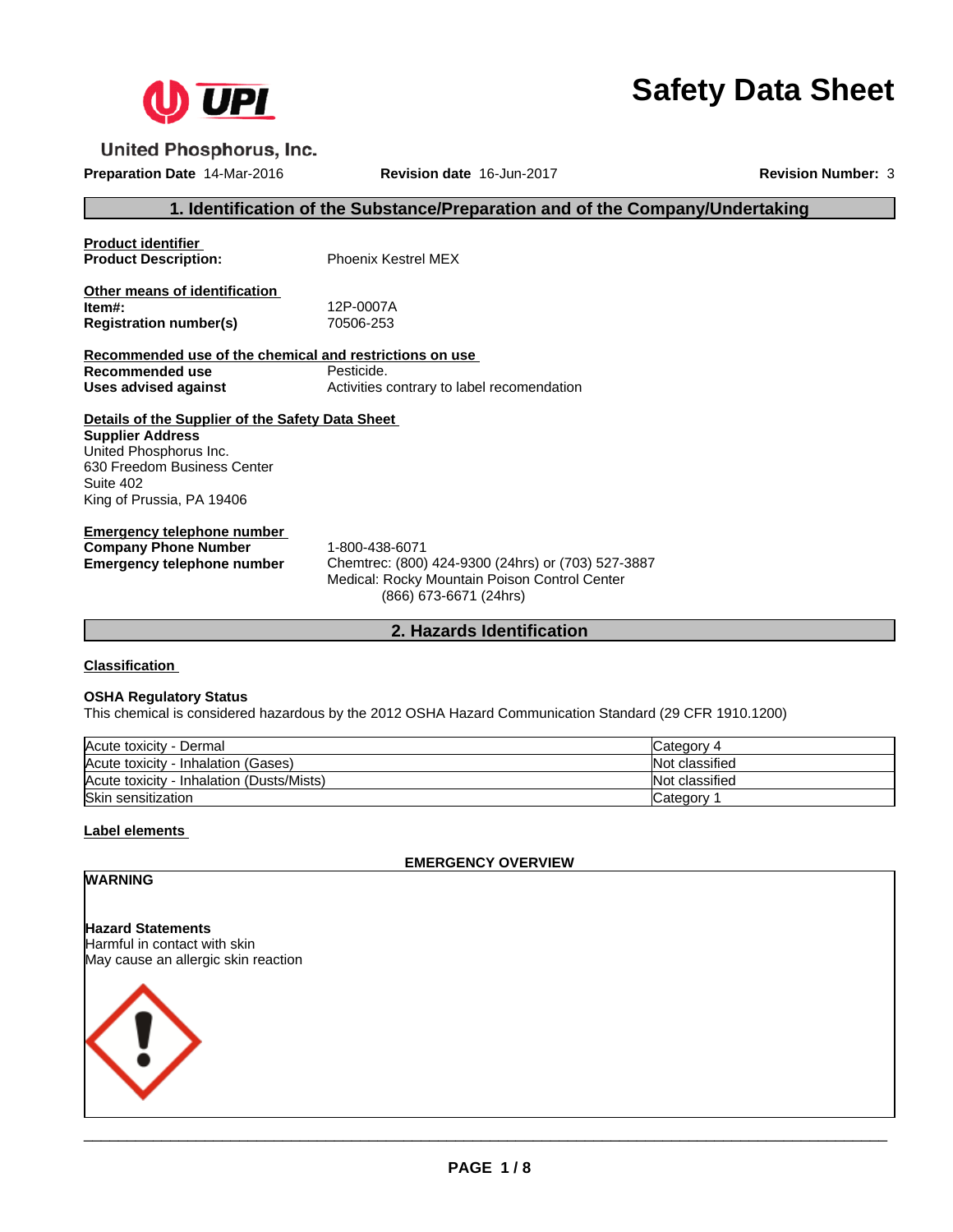$\overline{\phantom{a}}$ 

| Appearance<br>clear amber | Physical<br>state<br>Liquid | Slight solvent<br>Odor |
|---------------------------|-----------------------------|------------------------|
|---------------------------|-----------------------------|------------------------|

 $\overline{\phantom{a}}$  ,  $\overline{\phantom{a}}$  ,  $\overline{\phantom{a}}$  ,  $\overline{\phantom{a}}$  ,  $\overline{\phantom{a}}$  ,  $\overline{\phantom{a}}$  ,  $\overline{\phantom{a}}$  ,  $\overline{\phantom{a}}$  ,  $\overline{\phantom{a}}$  ,  $\overline{\phantom{a}}$  ,  $\overline{\phantom{a}}$  ,  $\overline{\phantom{a}}$  ,  $\overline{\phantom{a}}$  ,  $\overline{\phantom{a}}$  ,  $\overline{\phantom{a}}$  ,  $\overline{\phantom{a}}$ 

#### **Precautionary Statements - Prevention**

Wear protective gloves/protective clothing/eye protection/face protection Do not breathe dust/fume/gas/mist/vapors/spray Use only outdoors or in a well-ventilated area In case of inadequate ventilation wear respiratory protection Contaminated work clothing should not be allowed out of the workplace

IF ON SKIN: Wash with plenty of soap and water Call a POISON CENTER or doctor if you feel unwell Wash contaminated clothing before reuse If skin irritation or rash occurs: Get medical advice/attention

#### **Precautionary Statements - Storage**

Store in a well-ventilated place. Keep container tightly closed

#### **Precautionary Statements - Disposal**

Dispose of contents/container to an approved waste disposal plant

# **Hazards Not Otherwise Classified (HNOC)**

## **OTHER INFORMATION**

• Toxic to aquatic life with long lasting effects

• Toxic to aquatic life

## **3. Composition/information on Ingredients**

| name<br>:hem<br>.<br>- 21      | -N           | О.<br>w.        | earrat<br>SELI EI |
|--------------------------------|--------------|-----------------|-------------------|
| <b>Propics</b><br>azole<br>on: | -90-<br>ου∠υ | $\prime$<br>– ⊷ |                   |

If CAS number is "proprietary", the specific chemical identity and percentage of composition has been withheld as a trade secret.

| 4. First aid measures                                              |                                                                                                                                                                                                                                                        |  |
|--------------------------------------------------------------------|--------------------------------------------------------------------------------------------------------------------------------------------------------------------------------------------------------------------------------------------------------|--|
| <b>FIRST AID MEASURES</b>                                          |                                                                                                                                                                                                                                                        |  |
| Eye contact                                                        | Hold eye open and rinse slowly and gently with water for 15 - 20 minutes. Remove contact<br>lenses, if present, after 5 minutes, then continue rinsing eye. Call a poison control center or<br>doctor for treatment advice.                            |  |
| <b>Skin contact</b>                                                | Wash off immediately with soap and plenty of water for at least 15 minutes while removing<br>all contaminated clothing and shoes. Call a poison control center or doctor for treatment<br>advice. Remove and wash contaminated clothing before re-use. |  |
| <b>Inhalation</b>                                                  | Move person to fresh air. If person is not breathing, call 911 or an ambulance, then give<br>artificial respiration, preferably mouth-to-mouth if possible. Call a poison control center or<br>doctor for further treatment advice.                    |  |
| Ingestion                                                          | Call a physician or poison control center immediately. Never give anything by mouth to an<br>unconscious person. Do not induce vomiting without medical advice.                                                                                        |  |
| <b>Most Important Symptoms and Effects, Both Acute and Delayed</b> |                                                                                                                                                                                                                                                        |  |
| <b>Most Important Symptoms and</b><br><b>Effects</b>               | No information available.                                                                                                                                                                                                                              |  |
|                                                                    | Indication of Any Immediate Medical Attention and Special Treatment Needed                                                                                                                                                                             |  |
| Notes to physician                                                 | Treat symptomatically.                                                                                                                                                                                                                                 |  |
|                                                                    |                                                                                                                                                                                                                                                        |  |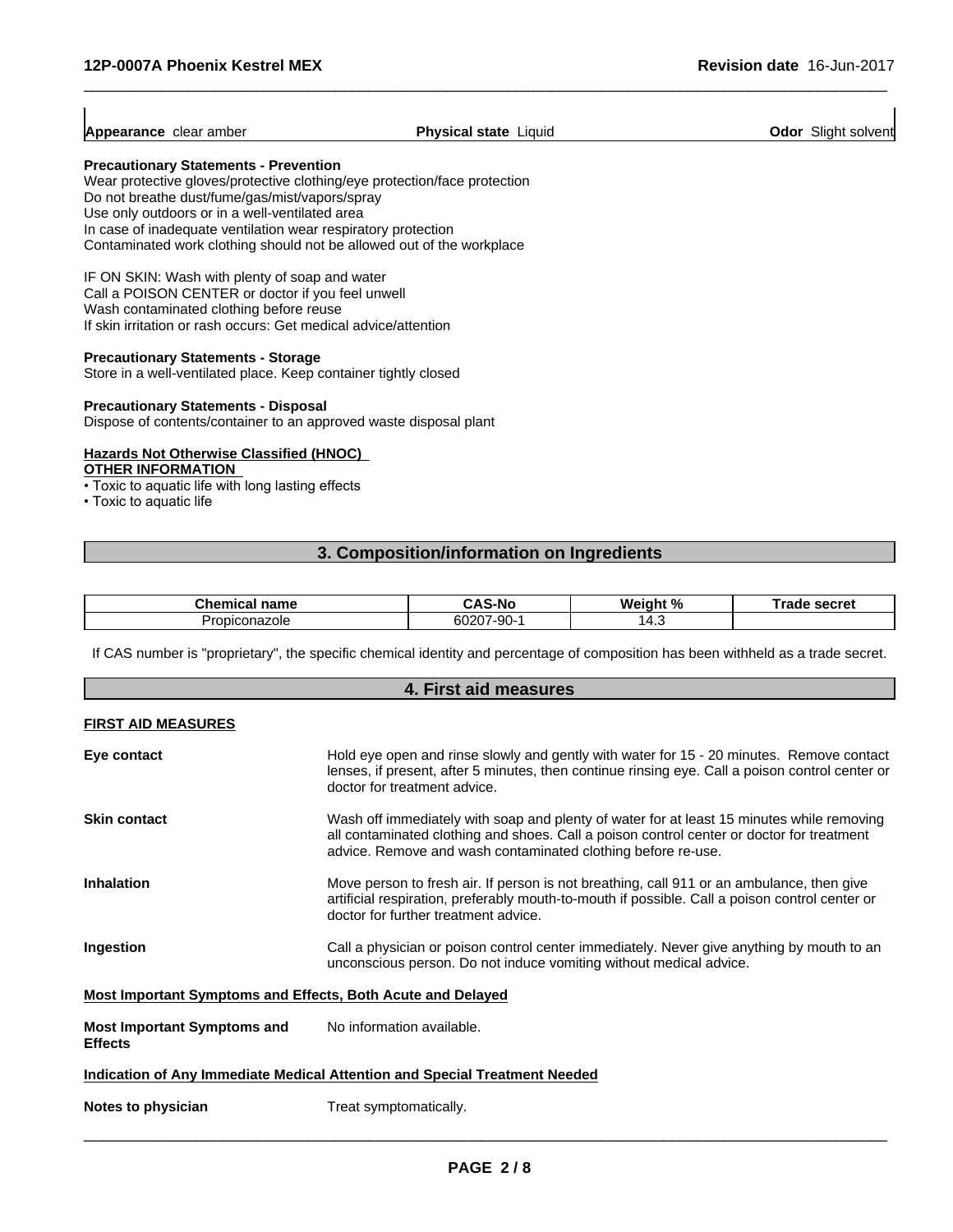# **5. Fire-fighting measures**

 $\overline{\phantom{a}}$  ,  $\overline{\phantom{a}}$  ,  $\overline{\phantom{a}}$  ,  $\overline{\phantom{a}}$  ,  $\overline{\phantom{a}}$  ,  $\overline{\phantom{a}}$  ,  $\overline{\phantom{a}}$  ,  $\overline{\phantom{a}}$  ,  $\overline{\phantom{a}}$  ,  $\overline{\phantom{a}}$  ,  $\overline{\phantom{a}}$  ,  $\overline{\phantom{a}}$  ,  $\overline{\phantom{a}}$  ,  $\overline{\phantom{a}}$  ,  $\overline{\phantom{a}}$  ,  $\overline{\phantom{a}}$ 

### **Suitable extinguishing media**

Use extinguishing measures that are appropriate to local circumstances and the surrounding environment.

**Unsuitable extinguishing media** No information available.

#### **Specific hazards arising from the chemical**

No information available.

**Hazardous combustion products**Thermal decomposition may produce toxic carbon and nitrogen oxides, and hydrogen chloride.

#### **Explosion data**

**Protective equipment and precautions for firefighters**

Use personal protective equipment. As in any fire, wear self-contained breathing apparatus pressure-demand, MSHA/NIOSH (approved or equivalent) and full protective gear.

## **6. Accidental release measures**

|                                                              | Personal precautions, protective equipment and emergency procedures                                                                                                                                                                                                                                                                                                                |  |  |
|--------------------------------------------------------------|------------------------------------------------------------------------------------------------------------------------------------------------------------------------------------------------------------------------------------------------------------------------------------------------------------------------------------------------------------------------------------|--|--|
| <b>Personal Precautions</b>                                  | Avoid contact with skin and eyes. Use personal protective equipment. Remove all sources<br>of ignition.                                                                                                                                                                                                                                                                            |  |  |
| <b>Environmental Precautions</b>                             |                                                                                                                                                                                                                                                                                                                                                                                    |  |  |
| <b>Environmental precautions</b>                             | Consult a regulatory specialist to determine appropriate state or local reporting<br>requirements, for assistance in waste characterization and/or hazardous waste disposal<br>and other requirements listed in pertinenet environmental permits.                                                                                                                                  |  |  |
| Methods and material for containment and cleaning up         |                                                                                                                                                                                                                                                                                                                                                                                    |  |  |
| <b>Methods for Clean-Up</b>                                  | Soak up with inert absorbent material (e.g. sand, silica gel, acid binder, universal binder,<br>sawdust). Sweep up and shovel into suitable containers for disposal.                                                                                                                                                                                                               |  |  |
|                                                              | 7. Handling and Storage                                                                                                                                                                                                                                                                                                                                                            |  |  |
| Precautions for safe handling                                |                                                                                                                                                                                                                                                                                                                                                                                    |  |  |
| Handling                                                     | Wear personal protective equipment. Avoid contact with skin and eyes. Do not eat, drink or<br>smoke when using this product. Keep out of reach of children. Wash thoroughly after<br>handling.                                                                                                                                                                                     |  |  |
| Conditions for safe storage, including any incompatibilities |                                                                                                                                                                                                                                                                                                                                                                                    |  |  |
| <b>Storage</b>                                               | Keep containers tightly closed in a cool, well-ventilated place. Keep out of the reach of<br>children. Do not store above 150 F or below 20 F.                                                                                                                                                                                                                                     |  |  |
| incompatible materials                                       | No information available.                                                                                                                                                                                                                                                                                                                                                          |  |  |
|                                                              | 8. Exposure Controls/Personal Protection                                                                                                                                                                                                                                                                                                                                           |  |  |
| <b>Exposure guidelines</b>                                   | This product does not contain any hazardous materials with occupational exposure limits<br>established by the region specific regulatory bodies.                                                                                                                                                                                                                                   |  |  |
| <b>Engineering controls</b>                                  | Investigate engineering techniques to reduce exposures. Local mechanical exhaust<br>ventilation is preferred. Consult ACGIH ventilation manual or NFPA Standard 91 for design<br>of exhaust systems. PESTICIDE APPLICATORS & WORKERS. THESE WORKERS MUST<br>REFER TO PRODUCT LABELING AND DIRECTIONS FOR USE IN ACCORDANCE WITH<br>EPA WORKER PROTECTION STANDARD 40 CFR PART 170. |  |  |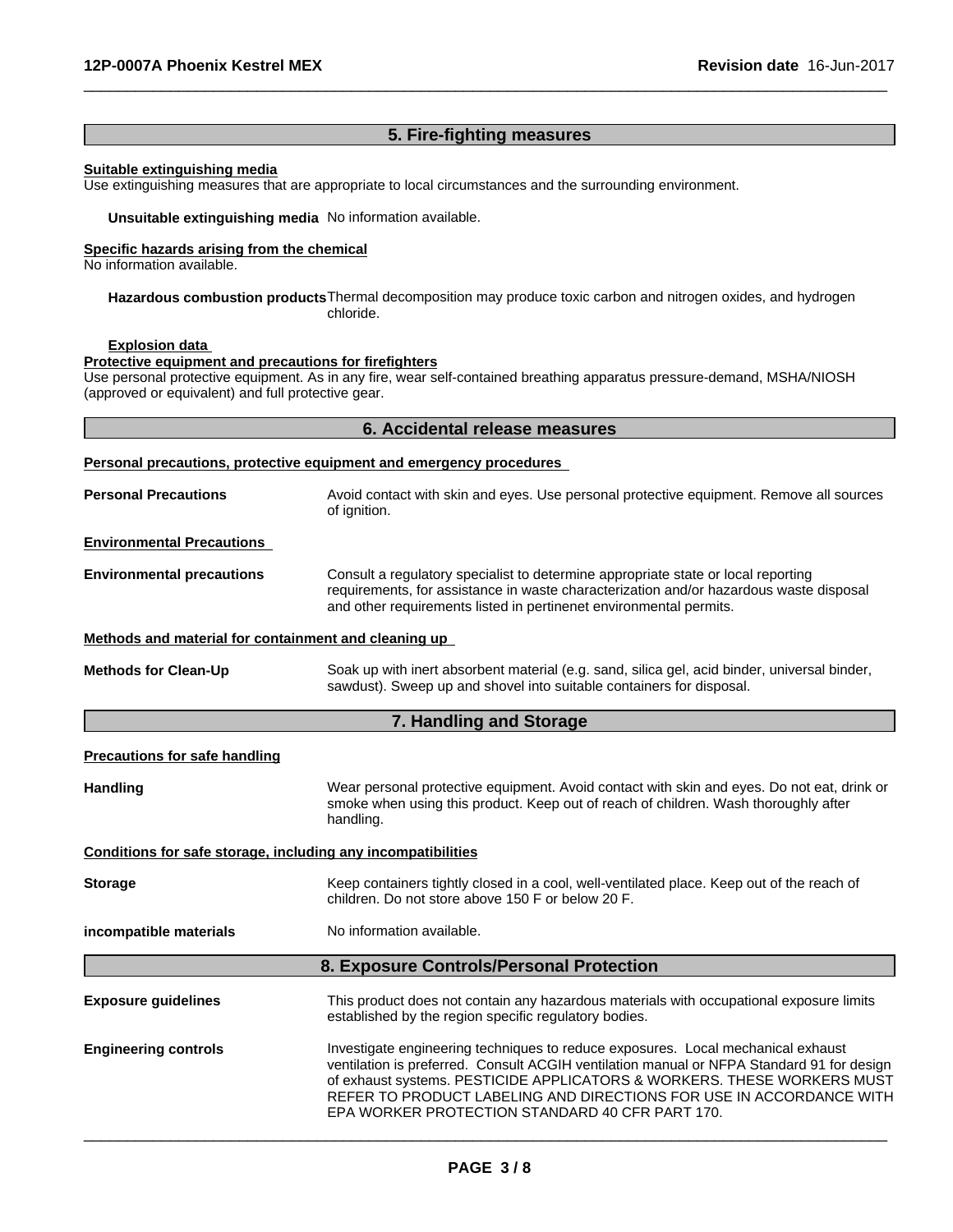| Personal protective equipment |                                                                                                                                                                                                                                                                                                                                                                                                                                                                                                                                                                                                                                                                                                                                                                             |
|-------------------------------|-----------------------------------------------------------------------------------------------------------------------------------------------------------------------------------------------------------------------------------------------------------------------------------------------------------------------------------------------------------------------------------------------------------------------------------------------------------------------------------------------------------------------------------------------------------------------------------------------------------------------------------------------------------------------------------------------------------------------------------------------------------------------------|
| <b>Eye/Face Protection</b>    | Where there is potential for eye contact have eye flushing equipment available. Use eye<br>protection to avoid eye contact. Safety glasses with side-shields. If splashes are likely to<br>occur, wear: Goggles.                                                                                                                                                                                                                                                                                                                                                                                                                                                                                                                                                            |
| <b>Skin protection</b>        | Wear protective gloves/clothing. Socks and footwear.                                                                                                                                                                                                                                                                                                                                                                                                                                                                                                                                                                                                                                                                                                                        |
| <b>Respiratory protection</b> | Where airborne exposure is likely, use NIOSH approved respiratory protection equipment<br>appropriate to the material and/or its components. Full facepiece equipment is<br>recommended and, if used, replaces need for face shield and/or chemical goggles. If<br>exposures cannot be kept at a minimum with engineering controls, consult respirator<br>manufacturer to determine appropriate type equipment for given application. Observe<br>respirator use limitations specified by NIOSH or the manufacturer. For emergency and<br>other conditions where there may be a potential for significant exposure, use an approved<br>full face positive-pressure, self-contained breathing apparatus. Respiratory protection<br>programs must comply with 29 CFR 1910.134. |

 $\overline{\phantom{a}}$  ,  $\overline{\phantom{a}}$  ,  $\overline{\phantom{a}}$  ,  $\overline{\phantom{a}}$  ,  $\overline{\phantom{a}}$  ,  $\overline{\phantom{a}}$  ,  $\overline{\phantom{a}}$  ,  $\overline{\phantom{a}}$  ,  $\overline{\phantom{a}}$  ,  $\overline{\phantom{a}}$  ,  $\overline{\phantom{a}}$  ,  $\overline{\phantom{a}}$  ,  $\overline{\phantom{a}}$  ,  $\overline{\phantom{a}}$  ,  $\overline{\phantom{a}}$  ,  $\overline{\phantom{a}}$ 

#### **General hygiene considerations**

Do not eat, drink or smoke when using this product. Remove and wash contaminated clothing before re-use. Avoid contact with skin, eyes and clothing. Wear suitable gloves and eye/face protection. Wash hands before breaks and immediately after handling the product.

## **9. Physical and Chemical Properties**

#### **Information on basic physical and chemical properties**

| <b>Physical state</b><br>Appearance<br>color                   | Liquid<br>clear amber<br>No information available | Odor                  | Slight solvent |
|----------------------------------------------------------------|---------------------------------------------------|-----------------------|----------------|
|                                                                |                                                   |                       |                |
| <b>Property</b>                                                | <b>VALUES</b>                                     | Remarks/ • Method     |                |
| рH                                                             | No information available                          |                       |                |
| <b>Melting point/freezing point</b>                            | No information available                          |                       |                |
| <b>Boiling Point/Range</b>                                     | No information available                          |                       |                |
| <b>Flash Point</b>                                             | >94C 230 F                                        | <b>Tag Closed Cup</b> |                |
| <b>Evaporation Rate</b>                                        | No information available                          |                       |                |
| Flammability (solid, gas)                                      | No information available                          |                       |                |
| <b>Flammability limit in air</b>                               |                                                   |                       |                |
| <b>Upper Flammability Limit</b>                                | No information available                          |                       |                |
| <b>Lower Flammability Limit</b>                                | No information available                          |                       |                |
| vapor pressure                                                 | No information available                          |                       |                |
| <b>Vapor Density</b>                                           | No information available                          |                       |                |
| <b>Specific gravity</b>                                        | 1.082                                             |                       |                |
| <b>Water solubility</b>                                        | No information available                          |                       |                |
| <b>Solubility in Other Solvents</b>                            | No information available                          |                       |                |
| Partition coefficient: n-octanol/waterNo information available |                                                   |                       |                |
| <b>Autoignition temperature</b>                                | No information available                          |                       |                |
| <b>Decomposition temperature</b>                               | No information available                          |                       |                |
| <b>Viscosity, kinematic</b>                                    | No information available                          |                       |                |
| <b>Dynamic viscosity</b>                                       | No information available                          |                       |                |
| <b>Explosive properties</b>                                    | No information available                          |                       |                |
| <b>Oxidizing properties</b>                                    | No information available                          |                       |                |
| <b>OTHER INFORMATION</b>                                       |                                                   |                       |                |
| <b>Softening point</b>                                         | No information available                          |                       |                |
| molecular weight                                               | No information available                          |                       |                |
| <b>VOC Content</b>                                             | No information available                          |                       |                |
| density                                                        | No information available                          |                       |                |
| <b>Bulk density</b>                                            | 9.2 lb/gal                                        |                       |                |
| <b>10. Stability and Reactivity</b>                            |                                                   |                       |                |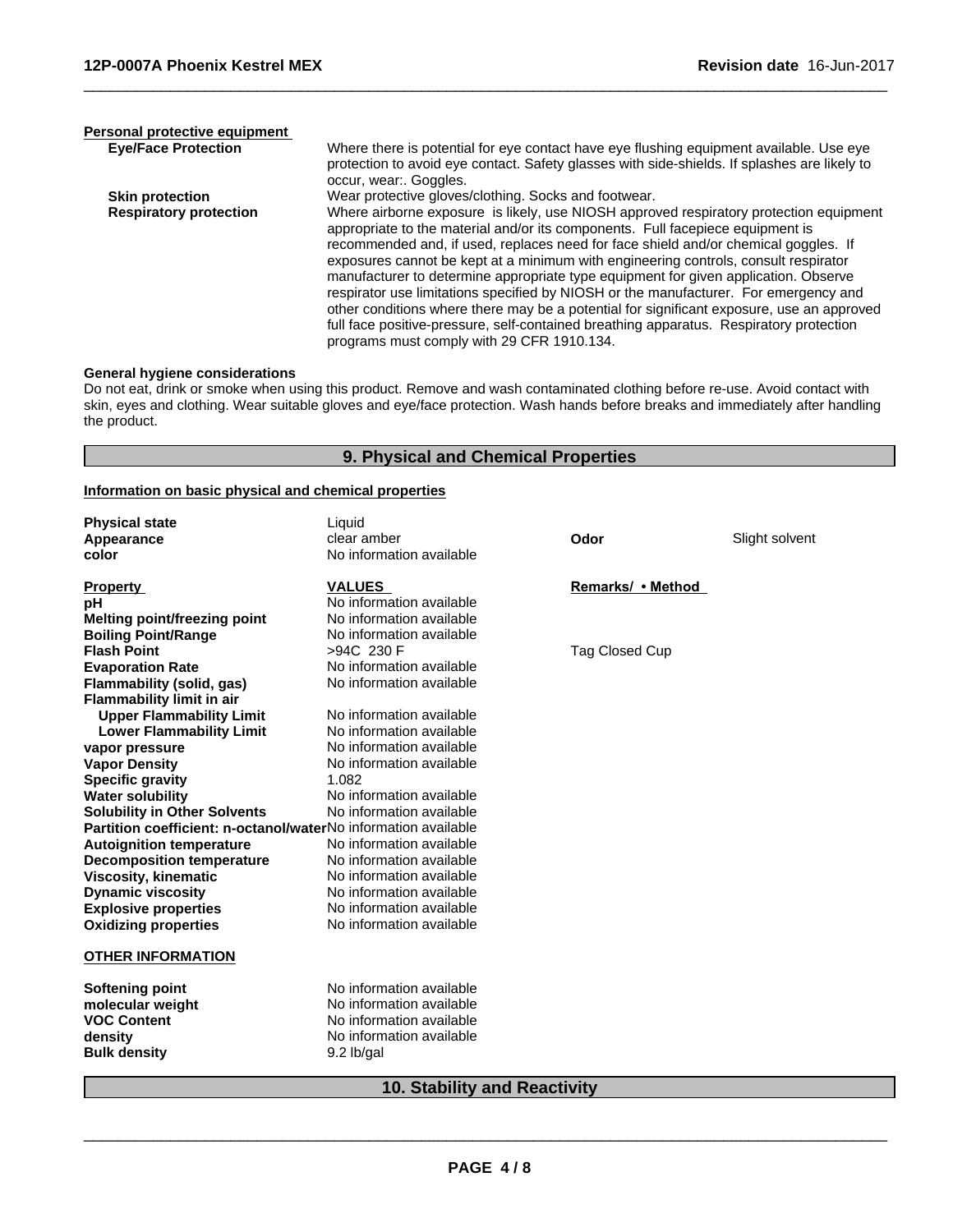**Reactivity**

no data available

#### **Chemical stability**

Stable under recommended storage conditions.

#### **Possibility of hazardous reactions**

None under normal processing.

#### **Conditions to avoid**

Avoid temperature above 150 F and below 20 F. Avoid contact with oxidizing alkaline and acidic conditions and materials.

## **incompatible materials**

No information available.

### **Hazardous decomposition products**

Carbon oxides. Nitrogen oxides (NOx). Hydrogen chloride.

## **11. Toxicological Information**

 $\overline{\phantom{a}}$  ,  $\overline{\phantom{a}}$  ,  $\overline{\phantom{a}}$  ,  $\overline{\phantom{a}}$  ,  $\overline{\phantom{a}}$  ,  $\overline{\phantom{a}}$  ,  $\overline{\phantom{a}}$  ,  $\overline{\phantom{a}}$  ,  $\overline{\phantom{a}}$  ,  $\overline{\phantom{a}}$  ,  $\overline{\phantom{a}}$  ,  $\overline{\phantom{a}}$  ,  $\overline{\phantom{a}}$  ,  $\overline{\phantom{a}}$  ,  $\overline{\phantom{a}}$  ,  $\overline{\phantom{a}}$ 

## **Information on Likely Routes of Exposure**

#### **Product information**

|                     | Kestrel MFX:<br>Acute oral $LD50 = 3000$ mg/kg<br>Acute dermal $LD50 = 2000$ mg/kg<br>Acute inhalation $LC50 = 2.0$ mg/L 4hr No deaths |  |
|---------------------|----------------------------------------------------------------------------------------------------------------------------------------|--|
| <b>Inhalation</b>   | May cause irritation of respiratory tract. May be harmful if inhaled.                                                                  |  |
| Eye contact         | Moderately irritating to the eyes.                                                                                                     |  |
| <b>Skin contact</b> | May be harmful if absorbed through the skin.                                                                                           |  |
| Ingestion           | MAY BE HARMFUL IF SWALLOWED.                                                                                                           |  |

## **Information on Toxicological Effects**

| <b>Symptoms</b>                                                                                                                                                                                           | No information available.                                                                                                                                                                                                     |  |
|-----------------------------------------------------------------------------------------------------------------------------------------------------------------------------------------------------------|-------------------------------------------------------------------------------------------------------------------------------------------------------------------------------------------------------------------------------|--|
|                                                                                                                                                                                                           | Delayed and immediate effects as well as chronic effects from short and long-term exposure                                                                                                                                    |  |
| <b>Sensitization</b><br><b>Mutagenic effects</b><br><b>Carcinogenicity</b><br><b>Reproductive effects</b><br><b>STOT - Single Exposure</b><br><b>STOT - Repeated Exposure</b><br><b>Aspiration hazard</b> | No information available.<br>No information available.<br>There are no known carcinogenic chemicals in this product.<br>Not Available.<br>No information available.<br>No information available.<br>No information available. |  |
| <b>Numerical Measures of Toxicity - Product information</b>                                                                                                                                               |                                                                                                                                                                                                                               |  |
| The following values are calculated based on chapter 3.1 of the GHS document $\,$ .<br>3000 mg/kg (rat)<br>LD50 Oral<br>$> 2000$ mg/kg (rat)<br>LD50 Dermal                                               |                                                                                                                                                                                                                               |  |
| 12. Ecological Information                                                                                                                                                                                |                                                                                                                                                                                                                               |  |

**ecotoxicity**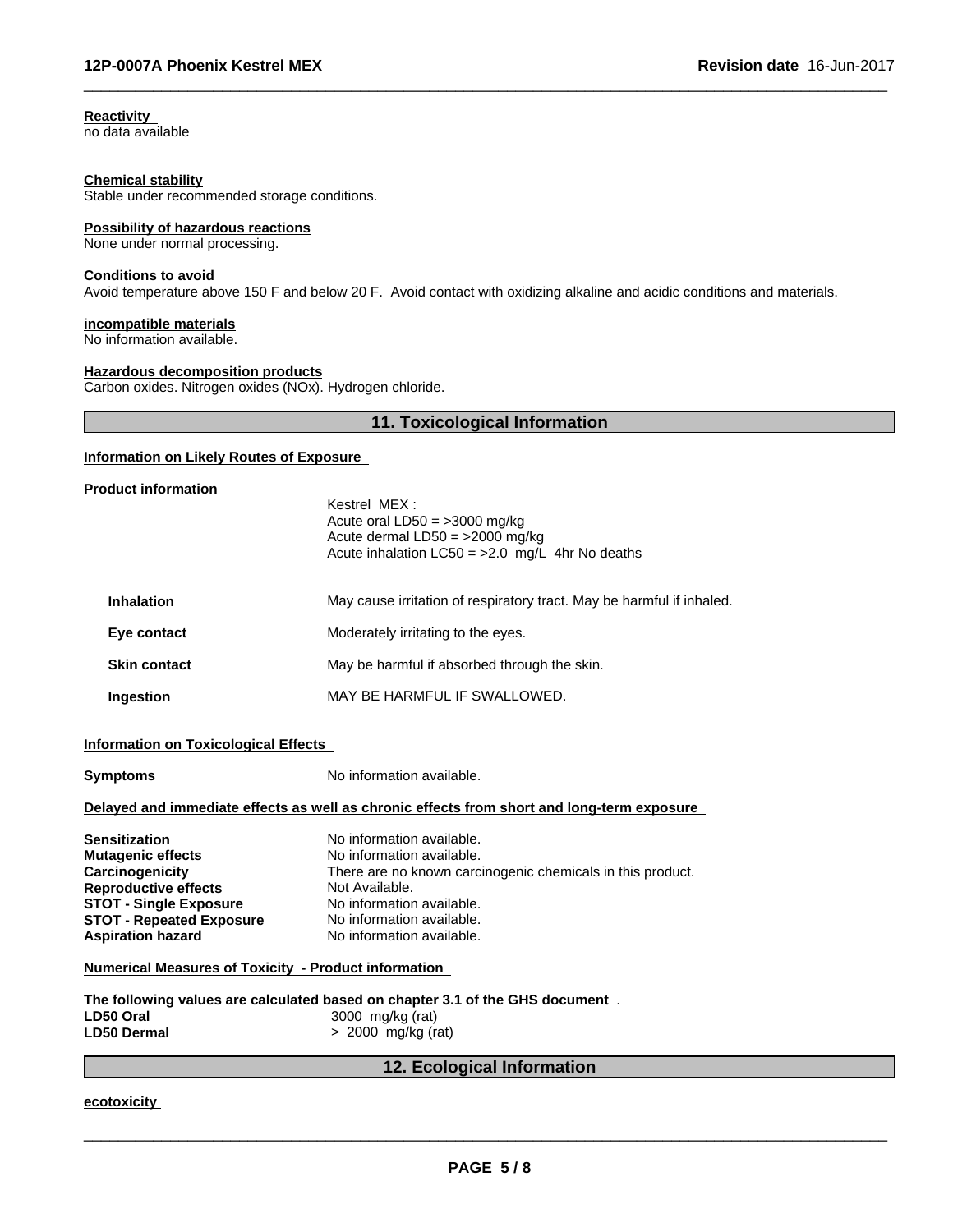Toxic to aquatic life

## **Persistence/Degradability**

No information available.

#### **Bioaccumulation/ Accumulation** No information available.

## **Other Adverse Effects**

No information available

| <b>13. Disposal Considerations</b> |                                                                                                                                                                                                                                                                                                                                                                      |  |
|------------------------------------|----------------------------------------------------------------------------------------------------------------------------------------------------------------------------------------------------------------------------------------------------------------------------------------------------------------------------------------------------------------------|--|
| <b>Waste Treatment Methods</b>     |                                                                                                                                                                                                                                                                                                                                                                      |  |
| <b>Waste Disposal Method</b>       | Pesticide wastes are acutely hazardous. Improper disposal of excess pesticide or rinsate is<br>a violation of Federal law. If the wastes cannot be disposed of by use or according to label<br>instructions, contact your State Pesticide or Environmental Control Agency, or the<br>Hazardous Waste representative at the nearest EPA Regional Office for guidance. |  |
| Contaminated packaging             | Refer to product label.                                                                                                                                                                                                                                                                                                                                              |  |

 $\overline{\phantom{a}}$  ,  $\overline{\phantom{a}}$  ,  $\overline{\phantom{a}}$  ,  $\overline{\phantom{a}}$  ,  $\overline{\phantom{a}}$  ,  $\overline{\phantom{a}}$  ,  $\overline{\phantom{a}}$  ,  $\overline{\phantom{a}}$  ,  $\overline{\phantom{a}}$  ,  $\overline{\phantom{a}}$  ,  $\overline{\phantom{a}}$  ,  $\overline{\phantom{a}}$  ,  $\overline{\phantom{a}}$  ,  $\overline{\phantom{a}}$  ,  $\overline{\phantom{a}}$  ,  $\overline{\phantom{a}}$ 

# **14. Transport Information**

| <b>DOT</b>      | NOT REGULATED |
|-----------------|---------------|
| <b>TDG</b>      | NOT REGULATED |
| <b>IATA</b>     | NOT REGULATED |
| <b>IMDG/IMO</b> | NOT REGULATED |

## **15. Regulatory Information**

This chemical is a pesticide product registered by the Environmental Protection Agency and is subject to certain labeling requirements under federal pesticide law. These requirements differ from the classification criteria and hazard information required for safety data sheets, and for workplace labels of non-pesticide chemicals. Following is the hazard information as required on the pesticide label:

| signal word                | WARNING                                                                                                          |
|----------------------------|------------------------------------------------------------------------------------------------------------------|
| <b>Ventilation Control</b> | PESTICIDE APPLICATORS & WORKERS THESE WORKERS MUST REFER TO                                                      |
|                            | PRODUCT LABELING AND DIRECTIONS FOR USE IN ACCORDANCE WITH EPA                                                   |
|                            | WORKER PROTECTION STANDARD 40 CFR PART 170.                                                                      |
|                            | Causes substantial eye injury. Harmful if inhaled or absorbed through skin. Harmful if swallowed. Toxic to fish. |
|                            |                                                                                                                  |
| International Inventories  |                                                                                                                  |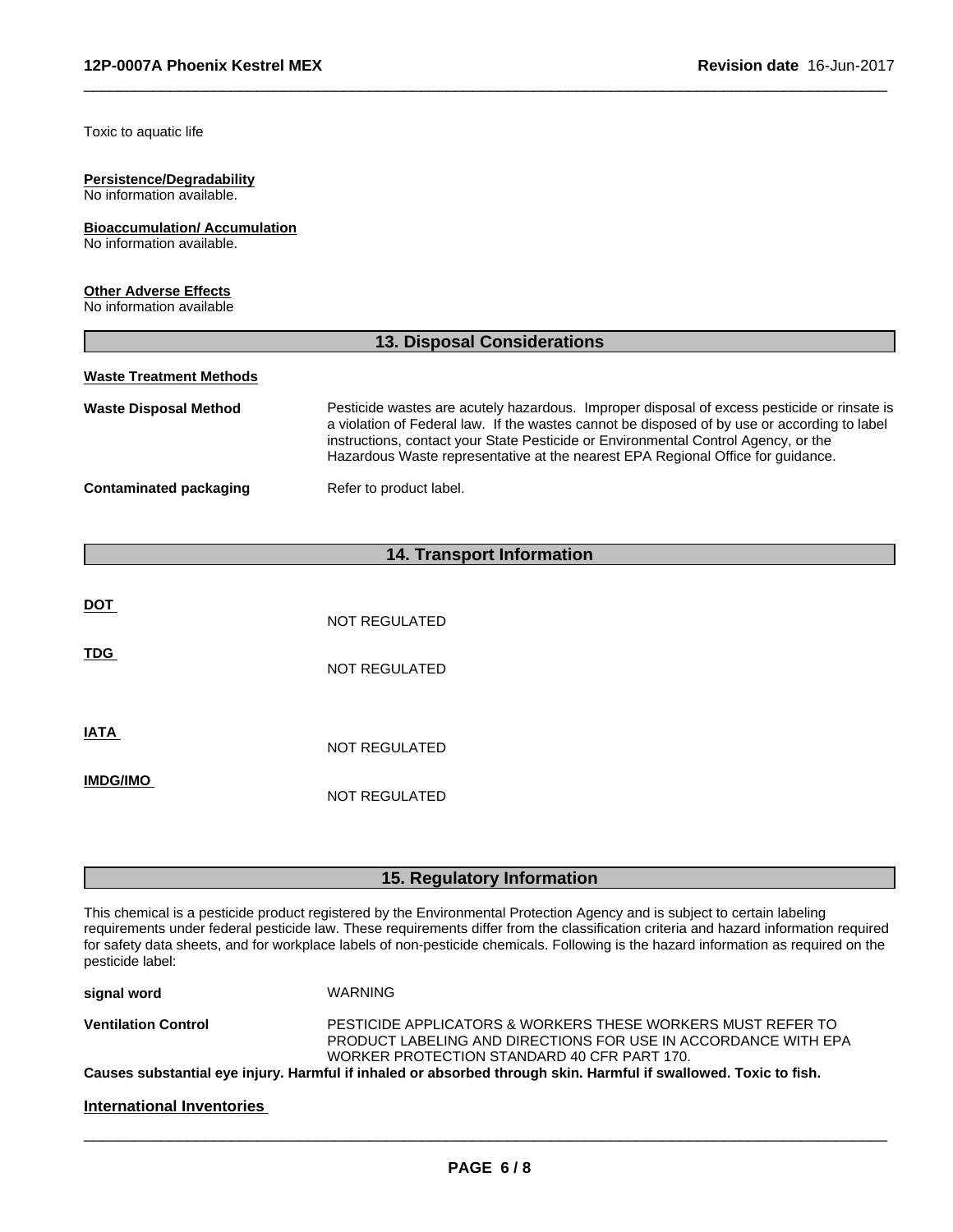| <b>USINV</b>    | Does not comply |
|-----------------|-----------------|
| <b>DSL/NDSL</b> | Does not comply |
| <b>EINECS/</b>  | Does not comply |
| <b>ELINCS</b>   |                 |
| <b>ENCS</b>     | Does not comply |
| China           | Does not comply |
| <b>KECL</b>     | Does not comply |
| <b>PICCS</b>    | Does not comply |
| <b>AICS</b>     | Does not comply |
| <b>TSCA</b>     | Does not comply |

**TSCA** - United States Toxic Substances Control Act Section 8(b) Inventory

**DSL/NDSL** - Canadian Domestic Substances List/Non-Domestic Substances List

**EINECS/ELINCS** - European Inventory of Existing Commercial Chemical Substances/EU List of Notified Chemical Substances

**ENCS** - Japan Existing and New Chemical Substances

**IECSC** - China Inventory of Existing Chemical Substances

**KECL** - Korean Existing and Evaluated Chemical Substances

**PICCS** - Philippines Inventory of Chemicals and Chemical Substances

**AICS** - Australian Inventory of Chemical Substances

## **Federal Regulations**

## **SARA 313**

Section 313 of Title III of the Superfund Amendments and Reauthorization Act of 1986 (SARA). This product contains a chemical or chemicals which are subject to the reporting requirements of the Act and and Title 40n of the Code of Federal Regulations, Part 372:

 $\overline{\phantom{a}}$  ,  $\overline{\phantom{a}}$  ,  $\overline{\phantom{a}}$  ,  $\overline{\phantom{a}}$  ,  $\overline{\phantom{a}}$  ,  $\overline{\phantom{a}}$  ,  $\overline{\phantom{a}}$  ,  $\overline{\phantom{a}}$  ,  $\overline{\phantom{a}}$  ,  $\overline{\phantom{a}}$  ,  $\overline{\phantom{a}}$  ,  $\overline{\phantom{a}}$  ,  $\overline{\phantom{a}}$  ,  $\overline{\phantom{a}}$  ,  $\overline{\phantom{a}}$  ,  $\overline{\phantom{a}}$ 

#### **SARA 311/312 Hazardous**

| Categorization                    |     |  |
|-----------------------------------|-----|--|
| Acute health hazard               | ves |  |
| <b>Chronic health hazard</b>      | NO. |  |
| Fire hazard                       | No  |  |
| Sudden release of pressure hazard | No  |  |
| <b>Reactive Hazard</b>            | No  |  |

| <b>CERCLA</b>          |  |
|------------------------|--|
| <b>SARA Product RQ</b> |  |

**RCRA Pesticide Information**

**State Regulations**

**State Right-to-Know International regulations U.S. EPA Label information EPA Pesticide registration number** 70506-253

| <b>16. Other Information</b>       |                 |                                                                                                                                                                                                                      |                      |                          |  |  |
|------------------------------------|-----------------|----------------------------------------------------------------------------------------------------------------------------------------------------------------------------------------------------------------------|----------------------|--------------------------|--|--|
| <b>NFPA</b>                        | <b>HEALTH 2</b> | flammability 1                                                                                                                                                                                                       | <b>Instability 0</b> | <b>Physical hazard -</b> |  |  |
| <b>Preparation Date</b>            |                 | 14-Mar-2016                                                                                                                                                                                                          |                      |                          |  |  |
| <b>Revision date</b>               |                 | 16-Jun-2017                                                                                                                                                                                                          |                      |                          |  |  |
| <b>Revision Summary</b>            |                 |                                                                                                                                                                                                                      |                      |                          |  |  |
| Update section 11 Update section 2 |                 |                                                                                                                                                                                                                      |                      |                          |  |  |
| <b>Disclaimer</b>                  |                 |                                                                                                                                                                                                                      |                      |                          |  |  |
|                                    |                 | United Phosphorus, Inc. believes that the information and recommendations container herein (including data and<br>statements) are accurate as of the date hereof. NO WARRANTY OF FITNESS FOR ANY PARTICULAR PURPOSE, |                      |                          |  |  |